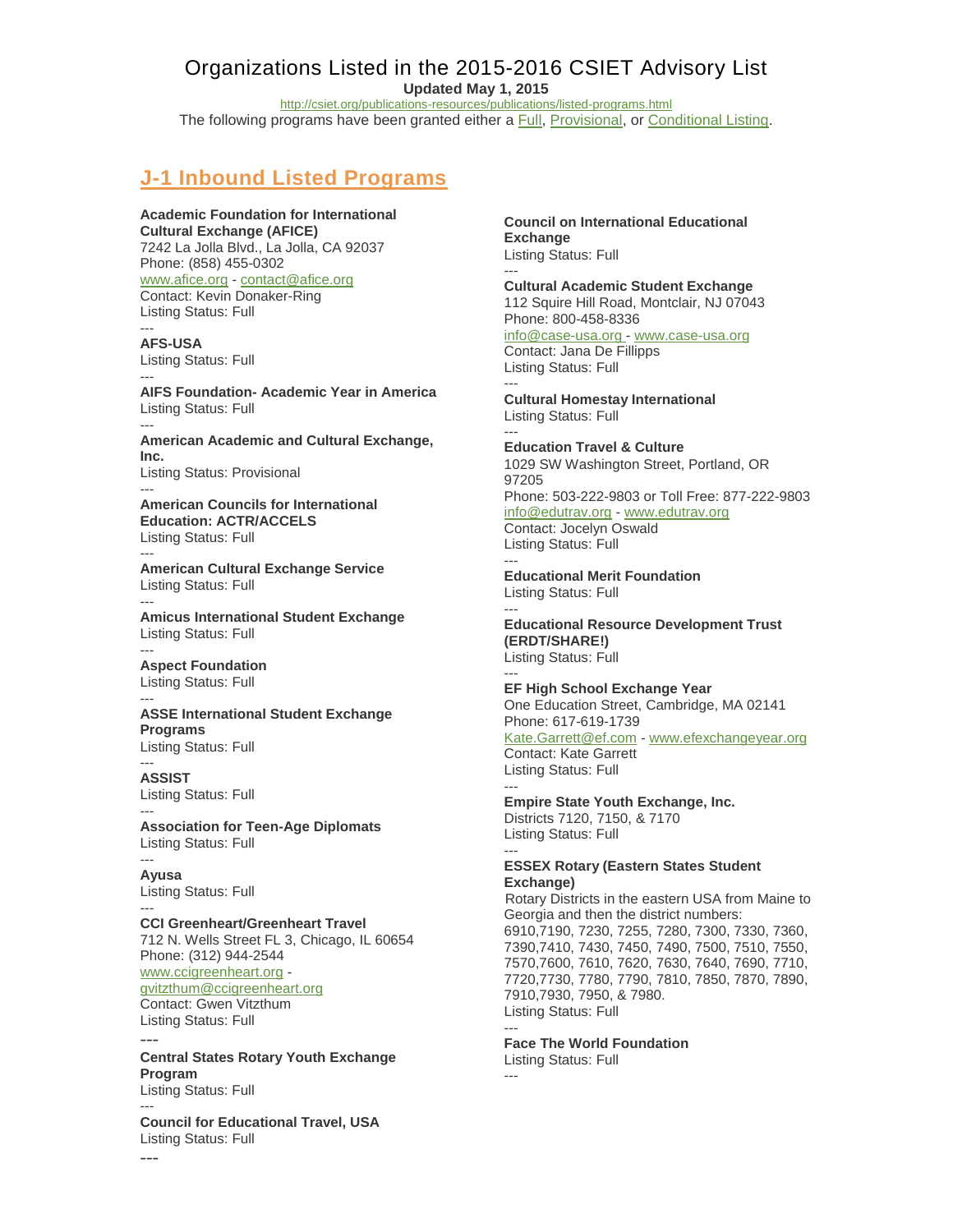### **Foreign Links Around the Globe (FLAG)**

950 Trade Centre Way, Suite 303, Portage, MI 49002 Phone: 269-629-0532 or Toll Free: 800-942- 3524 [www.flag-intl.org](http://www.flag-intl.org/) Contact: Christine McCarthy Listing Status: Full

**Forte International Exchange Association**

7115 Leesburg Pike, Suite 217, Falls Church, VA Phone: 703-237-1688 <http://www.forteexchange.org/> Contact: Ava Chen

Listing Status: Full ---

---

---

---

---

---

---

---

---

**Foundation for Academic Cultural Exchange** Listing Status: Provisional ---

**Foundation for Worldwide International Student Exchange** Listing Status: Full

--- **German American Partnership Program, Inc.**  Listing Status: Full

**Global Insights** Listing Status: Full

**International Cultural Exchange Services** Listing Status: Full

**International Experience USA** Listing Status: Full ---

**International Fellowship** P.O. Box 130, Westfield, NY 14787-0130 Phone: 716-326-7277 or Toll Free: 800-647-8839 [infelwes@gmail.com](mailto:infelwes@gmail.com)  [www.internationalfellowship.org](http://www.internationalfellowship.org/)

Contact: Norman Zent Listing Status: Full ---

**International Student Exchange** Listing Status: Full

**The Laurasian Institution (TLI)** Listing Status: Full

--- **Nacel Open Door** Listing Status: Full

**North Star Rotary Youth Exchange** Listing Status: Full ---

**NorthWest Student Exchange** Listing Status: Full ---

**NW Services, INC. PEACE Program** Listing Status: Full

**Ohio-Erie Rotary Youth Exchange Program, Inc.** Districts 6380, 6600, 6630, 6670, 6690, 6740,

6780, 7530, 7670, and 7680 Listing Status: Full ---

**Organization for Cultural Exchange Among Nations** Listing Status: Full

**Program of Academic Exchange** Listing Status: Full

**Reflections International, Inc.** Listing Status: Full

**Rotary California-Nevada District 5190** Listing Status: Full

**Rotary International**  Listing Status: Full ---

---

---

---

**Rotary YES/SCANEX** Districts 5000, 5240, 5260, 5280, 5300, 5320, 5330, 5340, 5420, and 5490 Listing Status: Full

--- **Rotary Youth Exchange Florida, Inc.** Districts 6890, 6930, 6940, 6950, 6960, 6970, 6980, and 6990 Listing Status: Full ---

**South Central Rotary Youth Exchange**

Districts 5500, 5510, 5520, 5610, 5630, 5650, 5670, 5690, 5710, 5730, 5750, 5770, 5790, 5810, 5830, 5840, 5870, 5890, 5910, 5930, 5970, 6000, 6040, 6060, 6080, 6110, 6150, 6190, 6200, 6760, 6800, 6820, 6840, 6860, and 6880 Listing Status: Full ---

**States' 4-H International Exchange Programs** Listing Status: Full

--- **STS Foundation** Listing Status: Full ---

**Student American International** Listing Status: Full

--- **Terra Lingua USA** 3 Helen Road, Terryville, CT 06786 Phone: 800-860-5942 [www.tlusa.org](http://www.tlusa.org/)

Contact: Kellie Iacovella Listing Status: Full

---

**United Studies, Inc. Student Exchange** Listing Status: Provisional ---

**Western States Student Exchange, Inc.**  Districts 5010, 5020, 5030, 5050, 5060, 5100, 5110, 5130, 5150, 5160, 5170, 5180, 5220, 5230, and 5400 Listing Status: Full ---

**World Learning Youth Programs** Listing Status: Full

--- **World Link** Listing Status: Full

--- **Youth For Understanding USA (YFU USA)** 641 S Street, NW., Suite 200, Washington, DC 20001 Phone: 202-235-2172 [www.yfuusa.org](http://www.yfuusa.org/) - [marketing@yfu.org](mailto:marketing@yfu.org) Contact: Scott Messing

Listing Status: Full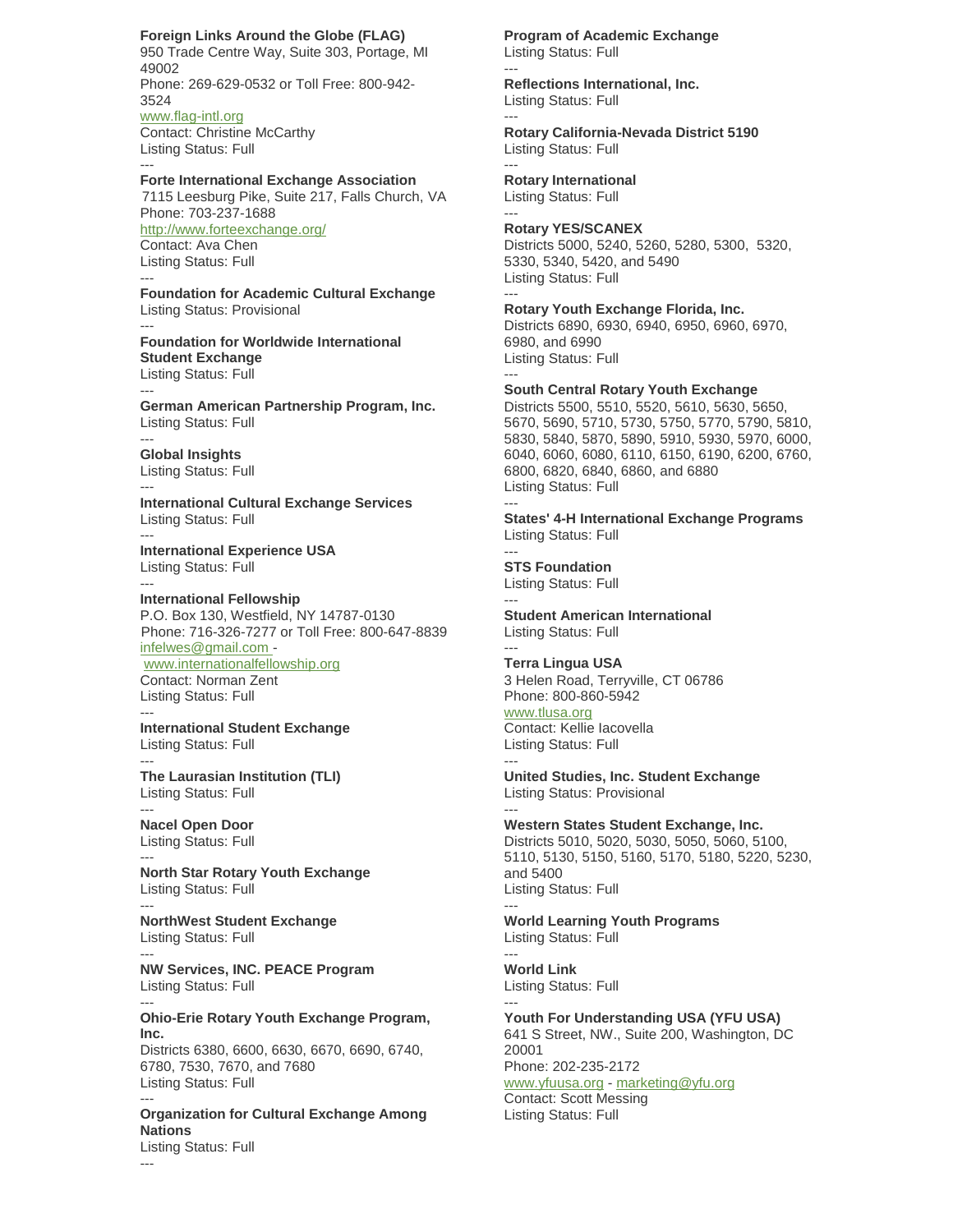## **F-1 Inbound Listed Programs**

## **Asian American Cultural Exchange**

**Association** Listing Status: Full

#### --- **AHLI- American Home Life International, Inc.**

2137 Embassy Drive, Suite 202, Lancaster, PA 17603 Phone: 717-560-2840

Contact: Dennis Brooks [amhomelife@amhomelife.org](mailto:amhomelife@amhomelife.org)  [www.amhomelife.org](http://www.amhomelife.org/) Listing Status: Full

#### --- **American Homestay Network**

Listing Status: Provisional ---

### **American Homestay Services** Listing Status: Provisional

--- **AmeriStudent** Listing Status: Provisional

---

### **Apex International Education Partners (AIEP)** 51 Depot Street, Suite 211, Watertown, CT 06795 Phone: 203-992-2437 [info@aiepusa.com](mailto:info@aiepusa.com) - [www.aiepusa.com](http://www.aiepusa.com/) Contact: David Guerrera Listing Status: Provisional

--- **ASSIST** Listing Status: Full

--- **Azumano International** Listing Status: Full

--- **C & T Education**  Listing Status: Provisional

--- **CCI Greenheart/Greenheart Travel** 712 N. Wells Street FL 3, Chicago, IL 60654 Phone: 312-944-2544 [www.ccigreenheart.org](http://www.ccigreenheart.org/) [gvitzthum@ccigreenheart.org](mailto:gvitzthum@ccigreenheart.org) Contact: Gwen Vitzthum Listing Status: Full

--- **CET International** Listing Status: Full

--- **Children Around the World** 521 Herschel Street, Wichita, KS 67209 Phone: 316-641-0005 [www.childrenaroundtheworld.info](http://www.childrenaroundtheworld.info/) [childrenaroundtheworld@yahoo.com](mailto:childrenaroundtheworld@yahoo.com) Contact: Susan Watkins Listing Status: Full

--- **Council on International Educational Exchange** Listing Status: Full ---

**EduBoston** Listing Status: Full

--- **Educatius Inc.** Listing Status: Provisional ---

### **Exchange Service International**

112 Squire Hill Road, Montclair, NJ 07043 Phone: 973-655-0185

# [www.exchange-service.org](http://www.exchange-service.org/)

Contact: Stacy Brewer Listing Status: Full ---

## **Foreign Links Around the Globe (FLAG)**

950 Trade Centre Way, Suite 303, Portage, MI 49002 Phone: 269-629-0532 or Toll Free: 800-942-

3524 [www.flag-intl.org](http://www.flag-intl.org/)

Contact: Christine McCarthy Listing Status: Full ---

### **Gateway Education** 600 N. Rosemead Blvd, Suite 115, Pasadena, CA 91107

[www.gateway-education.com](http://www.gateway-education.com/) -

### [julien.yang@gateway-education.com](mailto:julien.yang@gateway-education.com) Contact: Julien Zang Listing Status: Provisional ---

### **Global Language Service Networks, Inc.- Public, Private School Program**

9841 Airport Blvd, Suite 410, Los Angeles, CA 90045 Phone Toll Free: 800-310-5386 [admin@glsn.org](mailto:admin@glsn.org) - [www.glsn.org](http://www.glsn.org/) Contact: Sunny Kang Listing Status: Full

### -- **gphomestay / The Cambridge Institute of International Education** Listing Status: Full

### --- **Heritage Student Foundation** Listing Status: Full

--- **International Cultural Exchange Services** Listing Status: Full

--- **International Education Opportunities** Listing Status: Full ---

**International Experience USA** Listing Status: Full

--- **Ivy Bridge Group** Listing Status: Full

--- **Joy International Exchange Student, Inc.** Listing Status: Full

--- **Nacel Open Door** Listing Status: Full ---

**Newcomb Central School District** Listing Status: Provisional ---

**New World Academic and Cultural Exchange** Listing Status: Full ---